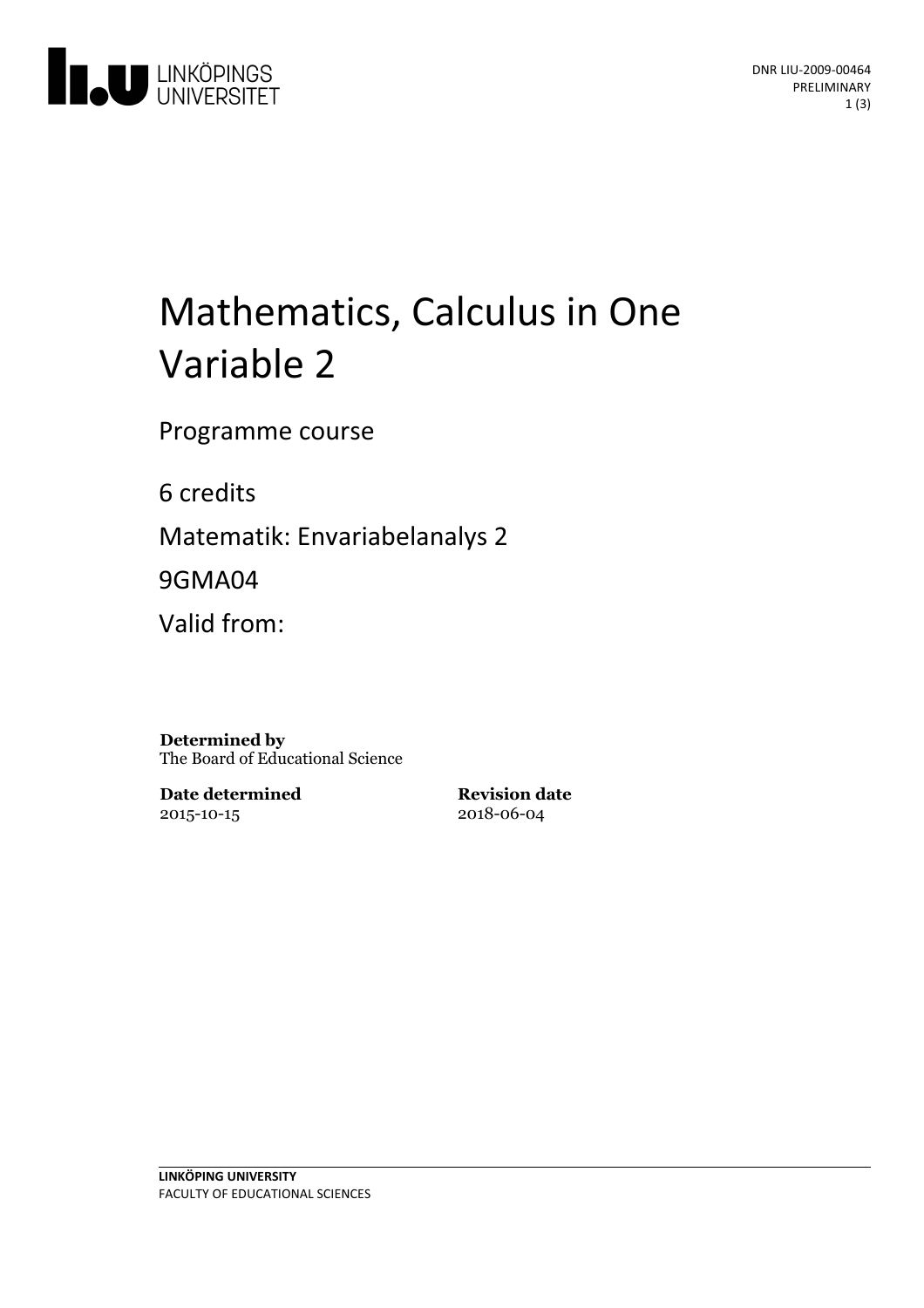Main field of study

**Mathematics** 

Course level

First cycle

Advancement level

 $G_1X$ 

-

# Course offered for

- Secondary School Teacher Programme with a specialization in Teaching in Grades 7-9 of the Compulsory School
- Secondary School Teacher Programme with a specialization in Teaching in the Upper-Secondary School

# Entry requirements

#### Examination

Applies to all courses regardless of grading scale.

Students failing an exam covering either the entire course or part of the course two times are entitled to have a new examiner appointed for the reexamination.

If the course has a three-graded grading scale (U - VG), following applies:

Students who have passed an examination may not retake it in order to improve their grades.

If the course is a VfU course, the following applies:

Examination of applied social and didactic abilities is limited to three (3) occasions.

### Grades

Three-grade scale, U, G, VG